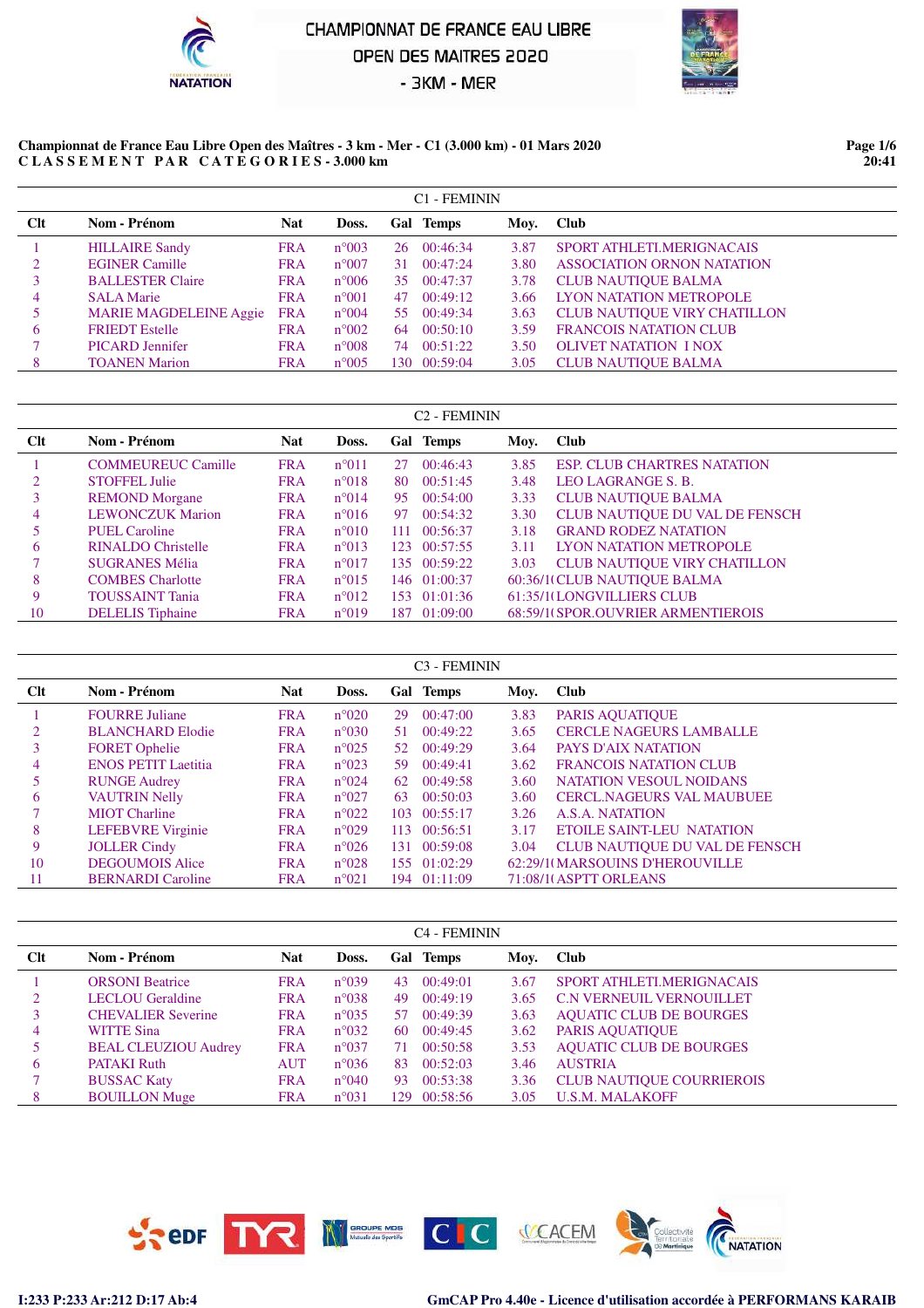



#### **Championnat de France Eau Libre Open des Maîtres - 3 km - Mer - C1 (3.000 km) - 01 Mars 2020 C L A S S E M E N T P A R C A T E G O R I E S - 3.000 km**

**Page 2/6 20:41**

|     |                                |            |                |    | C5 - FEMININ |      |                                      |
|-----|--------------------------------|------------|----------------|----|--------------|------|--------------------------------------|
| Clt | Nom - Prénom                   | <b>Nat</b> | Doss.          |    | Gal Temps    | Moy. | <b>Club</b>                          |
|     | <b>ANCIC Vanessa</b>           | <b>FRA</b> | $n^{\circ}049$ | 44 | 00:49:02     | 3.67 | <b>MONT BLANC NATATION</b>           |
|     | <b>FERRIOL Sylvie</b>          | <b>FRA</b> | $n^{\circ}041$ | 75 | 00:51:27     | 3.50 | <b>GIRONDINS DE BORDEAUX</b>         |
|     | <b>SANGIANI Stephanie</b>      | <b>FRA</b> | $n^{\circ}042$ |    | 96 00:54:27  | 3.31 | UNION SPORTIVE BOUSCATAISE           |
| 4   | <b>PRADAT</b> Jocelyne         | <b>FRA</b> | $n^{\circ}052$ |    | 106 00:55:29 | 3.24 | <b>AQUATIC CLUB DE BOURGES</b>       |
| 5   | <b>AGEORGES Carine</b>         | <b>FRA</b> | $n^{\circ}048$ |    | 116 00:57:08 | 3.15 | <b>CLUB SPORT.MUNIC.PUTEAUX</b>      |
| 6   | <b>KOLODZIEJ Lydia</b>         | <b>FRA</b> | $n^{\circ}043$ |    | 125 00:58:15 | 3.09 | <b>STE NATATION VERSAILLES</b>       |
|     | <b>REMY Marianne</b>           | <b>FRA</b> | $n^{\circ}044$ |    | 143 01:00:13 |      | 60:13/1(PAYS D'AIX NATATION          |
| 8   | <b>DETAIS</b> Valerie          | <b>FRA</b> | $n^{\circ}051$ |    | 152 01:01:32 |      | 61:32/1(S.FCAIS OLYMPIQUE COURBEVOIE |
| 9   | <b>TARJON-PERRET Stéphanie</b> | <b>FRA</b> | $n^{\circ}046$ |    | 160 01:02:51 |      | 62:51/1(CLUB NAUTIQUE BALMA          |
| 10  | <b>KLOSOWSKI Elise</b>         | <b>FRA</b> | $n^{\circ}053$ |    | 183 01:07:45 |      | 67:45/1(SPOR.OUVRIER ARMENTIEROIS    |
| 11  | <b>MOUCHET Claire</b>          | <b>FRA</b> | $n^{\circ}054$ |    | 184 01:07:51 |      | 67:50/10 PAYS D'AIX NATATION         |
| 12  | <b>BAUCHON Fabienne</b>        | <b>FRA</b> | $n^{\circ}047$ |    | 189 01:09:28 |      | 69:27/1(DAUPHINS MATHEYSINS          |
| 13  | <b>GARCIA</b> Ingrid           | <b>FRA</b> | $n^{\circ}050$ |    | 193 01:10:37 |      | 70:37/1(SPOR.OUVRIER ARMENTIEROIS    |

|     |                                   |            |                |     | C6 - FEMININ         |      |                                     |
|-----|-----------------------------------|------------|----------------|-----|----------------------|------|-------------------------------------|
| Clt | Nom - Prénom                      | <b>Nat</b> | Doss.          |     | Gal Temps            | Moy. | <b>Club</b>                         |
|     | <b>DOLLE</b> Lydie                | <b>FRA</b> | $n^{\circ}060$ | 100 | 00:54:58             | 3.27 | UNION SP CREPY EN VALOIS            |
|     | <b>SCHAEFFER Stéphanie</b>        | <b>FRA</b> | $n^{\circ}061$ |     | 101 00:55:10         | 3.26 | <b>FRANCE</b>                       |
|     | <b>DAGORN HURTAUD Nathalie</b>    | <b>FRA</b> | $n^{\circ}065$ |     | 134 00:59:21         | 3.03 | <b>DOUARNENEZ NATATION</b>          |
| 4   | <b>SIDI ABDALLAH Sabrine</b>      | <b>FRA</b> | $n^{\circ}067$ |     | 136 00:59:28         | 3.03 | <b>TRANSNAGE CARAIBE</b>            |
|     | <b>GROSSE Valérie</b>             | <b>FRA</b> | $n^{\circ}063$ |     | 140 00:59:41         | 3.02 | <b>ESPERANCE VAILL GRANVILLE</b>    |
| 6   | <b>SAMSON Chrystele</b>           | <b>FRA</b> | $n^{\circ}058$ |     | 145 01:00:33         |      | 60:33/1(ESP, CLUB CHARTRES NATATION |
|     | LOUANGVANNASY Agnes-kin FRA       |            | $n^{\circ}064$ |     | $167 \quad 01:03:47$ |      | 63:46/1(MONTCEAU OLYMPIC NATATION   |
| 8   | <b>LEROY Anne</b>                 | <b>FRA</b> | $n^{\circ}056$ |     | 171 01:04:29         |      | 64:29/1(CL. DES DAUPHINS LE BLANC   |
| 9   | <b>KLEIN Nathalie</b>             | <b>FRA</b> | $n^{\circ}066$ |     | 180 01:07:25         |      | 67:25/1(CERCLE NAUTIQUE ST AVOLD    |
| 10  | <b>BOULET</b> Carole              | <b>FRA</b> | $n^{\circ}062$ |     | 182 01:07:26         |      | 67:26/10 PAYS D'AIX NATATION        |
| 11  | <b>BOUSCARY CUINGNET Anne FRA</b> |            | $n^{\circ}059$ |     | 191 01:10:09         |      | 70:08/1(U.S. COLOMIERS NATATION     |
| 12  | <b>MARTINS</b> Nathalie           | <b>FRA</b> | $n^{\circ}057$ |     | 199 01:11:52         |      | 71:51/1(UNION SPORTIVE STANDRE      |

|     |                            |            |                |     | <b>C7 - FEMININ</b>  |      |                                          |
|-----|----------------------------|------------|----------------|-----|----------------------|------|------------------------------------------|
| Clt | Nom - Prénom               | <b>Nat</b> | Doss.          |     | Gal Temps            | Moy. | <b>Club</b>                              |
|     | <b>FERLET</b> Isabelle     | <b>FRA</b> | $n^{\circ}072$ | 72. | 00:51:03             | 3.53 | A S AMICALE VAUZELLES                    |
|     | LABE Véronique             | <b>FRA</b> | $n^{\circ}073$ |     | 108 00:55:47         | 3.23 | <b>CLUB SPORT.MUNIC.PUTEAUX</b>          |
|     | <b>CALFORT Marie-laure</b> | <b>FRA</b> | $n^{\circ}075$ |     | $109 \quad 00:56:20$ | 3.20 | A.S.A. NATATION                          |
| 4   | <b>FLOURAC Florence</b>    | <b>FRA</b> | $n^{\circ}071$ |     | 124 00:58:01         | 3.10 | <b>MONT BLANC NATATION</b>               |
|     | <b>HABASQUE Maryse</b>     | <b>FRA</b> | $n^{\circ}077$ |     | 175 01:06:08         |      | 66:07/10 ENTENTE SPORTIVE NANTERRE       |
| 6   | <b>PITCHON Véronique</b>   | <b>FRA</b> | $n^{\circ}074$ |     | 179 01:07:06         |      | $67:05/1$ (LEO LAGRANGE S. B.            |
|     | <b>JOLLY Estelle</b>       | <b>FRA</b> | $n^{\circ}078$ |     | 186 01:08:31         |      | <b>68:31/1(ETOILE SAINT-LEU NATATION</b> |
| 8   | <b>CHEREAU</b> Catherine   | <b>FRA</b> | $n^{\circ}069$ |     | $192 \quad 01:10:22$ |      | 70:21/1(ETOILE SAINT-LEU NATATION        |
| 9   | <b>MARIE NELY Héléne</b>   | <b>FRA</b> | $n^{\circ}070$ |     | $201 \quad 01:13:41$ |      | 73:40/1(LONGVILLIERS CLUB                |
| 10  | <b>CASTERA</b> Beatrice    | <b>FRA</b> | $n^{\circ}068$ |     | $205$ $01:15:46$     |      | 75:45/1(BORDEAUX ETUDIANTS CLUB          |
| -11 | <b>ORMIERE</b> Pascale     | <b>FRA</b> | $n^{\circ}076$ |     | 206 01:16:00         |      | 76:00/1(CLUB DES NAGEURS CACHAN          |

|     |                             |            |                | C8 - FEMININ         |      |                                         |
|-----|-----------------------------|------------|----------------|----------------------|------|-----------------------------------------|
| Clt | Nom - Prénom                | <b>Nat</b> | Doss.          | Gal Temps            | Moy. | <b>Club</b>                             |
|     | <b>DE PACHTERE Francine</b> | <b>FRA</b> | $n^{\circ}083$ | $122 \quad 00:57:50$ | 3.11 | ETOILE SPORTIVE SEYNOD NATAT.           |
| 2   | <b>GODART Sylvie</b>        | <b>FRA</b> | $n^{\circ}087$ | 174 01:06:05         |      | 66:04/1(C.N. YVETOT                     |
|     | <b>CHAMBAUD Catherine</b>   | <b>FRA</b> | $n^{\circ}086$ | 176 01:06:23         |      | 66:23/1(CLUB DES NAGEURS DE BRIVE       |
|     | <b>CHANAL Bernadette</b>    | <b>FRA</b> | $n^{\circ}082$ | 178 01:06:25         |      | <b>66:25/1(LEMPDES SPORTS NATATION)</b> |
|     | <b>SAVAILL Marie-line</b>   | <b>FRA</b> | $n^{\circ}085$ | 181 01:07:26         |      | 67:26/10 PAYS D'AIX NATATION            |

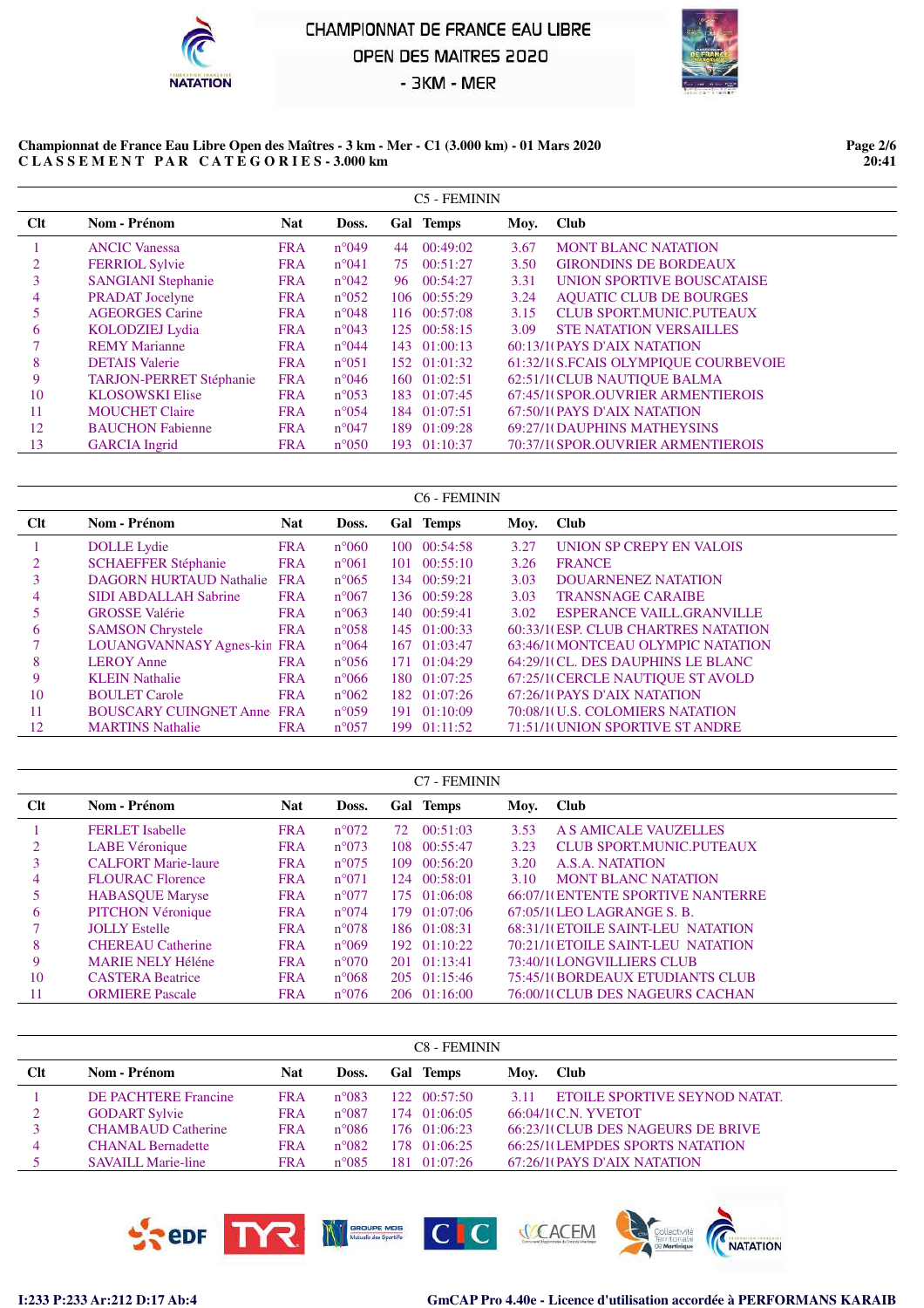



#### **Championnat de France Eau Libre Open des Maîtres - 3 km - Mer - C1 (3.000 km) - 01 Mars 2020 C L A S S E M E N T P A R C A T E G O R I E S - 3.000 km**

**Page 3/6 20:41**

|             |                       |            |                | C8 - FEMININ         |                                     |  |
|-------------|-----------------------|------------|----------------|----------------------|-------------------------------------|--|
| <b>C</b> lt | Nom - Prénom          | Nat        | Doss.          | <b>Gal Temps</b>     | Moy. Club                           |  |
|             | MORETTI-MENOU Michele | FR A       | $n^{\circ}079$ | $196 \quad 01:11:16$ | 71:15/1(CHARTRES METROPOLE NATATION |  |
|             | LALOT Carole          | <b>FRA</b> | $n^{\circ}080$ | $197 \quad 01:11:32$ | 71:31/1(OLIVET NATATION I NOX)      |  |
|             | <b>PEREZ Chantal</b>  | <b>FRA</b> | $n^{\circ}084$ | 208 01:19:13         | 79:13/1(BORDEAUX ETUDIANTS CLUB     |  |

|     |                             |            |                 |     | C <sub>9</sub> - FEMININ |                                       |
|-----|-----------------------------|------------|-----------------|-----|--------------------------|---------------------------------------|
| Clt | Nom - Prénom                | Nat        | Doss.           | Gal | Temps                    | Moy. Club                             |
|     | <b>MIGNATELLI</b> Françoise | <b>FRA</b> | $n^{\circ}092$  |     | $147 \quad 01:00:42$     | 60:41/10BOULOGNE BILLANCOURT NATATION |
|     | <b>ADRIAN Yveline</b>       | <b>FRA</b> | $n^{\circ}090$  |     | 154 01:02:23             | $62:22/1$ (C N MORLAIX)               |
|     | DAVID Michèle               | <b>FRA</b> | $n^{\circ}089$  |     | $159 \quad 01:02:40$     | 62:40/10 ALLIANCE DIJON NATATION      |
| 4   | <b>BUARD</b> Catherine      | <b>FRA</b> | $n^{\circ}$ 088 |     | $207 \quad 01:16:37$     | 76:37/1(U.S.M. MALAKOFF               |
|     | <b>LAVIGNE Brigitte</b>     | <b>FRA</b> | $n^{\circ}091$  |     | 209 01:20:57             | 80:57/1(VGA SAINT MAUR                |

|             |                        |            |                 | C <sub>10</sub> - FEMININ |                                   |
|-------------|------------------------|------------|-----------------|---------------------------|-----------------------------------|
| <b>C</b> It | Nom - Prénom           | Nat        | Doss.           | <b>Gal Temps</b>          | Moy. Club                         |
|             | <b>FELTZ</b> Denise    | <b>FRA</b> | n°098           | 164 01:03:30              | 63:29/1(A S GIEN NATATION         |
|             | <b>RICHER Regine</b>   | <b>FRA</b> | $n^{\circ}097$  | 210 01:24:22              | 84:21/1(CLUB DES NAGEURS DE PARIS |
|             | <b>AUTIN</b> Francoise | FRA        | $n^{\circ}$ 096 | 212 01:48:11              | 108:10/ NAUTIC CLUB ANGERIEN      |

| <b>Clt</b><br>Nat<br>Doss. Gal Temps<br>Nom - Prénom                                                   |  |  | C <sub>11</sub> - FEMININ |           |  |
|--------------------------------------------------------------------------------------------------------|--|--|---------------------------|-----------|--|
|                                                                                                        |  |  |                           | Moy. Club |  |
| 92:24/1(CLUB NAUTIQUE DE CROIX<br><b>KERSSE VERBEKE Paulette FRA</b><br>$n^{\circ}099$<br>211 01:32:25 |  |  |                           |           |  |

|     |                         |            |                 |    | C1 - MASCULIN |      |                                    |
|-----|-------------------------|------------|-----------------|----|---------------|------|------------------------------------|
| Clt | Nom - Prénom            | <b>Nat</b> | Doss.           |    | Gal Temps     | Moy. | <b>Club</b>                        |
|     | <b>SANDERINK Arnaud</b> | <b>FRA</b> | $n^{\circ}154$  | 13 | 00:45:02      | 4.00 | <b>OLIVET NATATION I NOX</b>       |
| 2   | <b>FABIANSKI Amaury</b> | <b>FRA</b> | $n^{\circ}$ 155 | 38 | 00:48:16      | 3.73 | <b>RED STAR CLUB CHAMPIGNY</b>     |
|     | <b>CHAPOTOT Florent</b> | <b>FRA</b> | $n^{\circ}153$  |    | 42 00:48:50   | 3.69 | CLUB DES NAGEURS CACHAN            |
| 4   | SHURBAJI TELLO Anis     | <b>FRA</b> | $n^{\circ}150$  | 65 | 00:50:33      | 3.56 | <b>CLUB DES NAGEURS CACHAN</b>     |
|     | <b>FRIEDT Nicolas</b>   | <b>FRA</b> | $n^{\circ}151$  | 79 | 00:51:41      | 3.48 | <b>FRANCOIS NATATION CLUB</b>      |
|     | <b>VARLIN Walditon</b>  | FRA        | $n^{\circ}152$  |    | 185 01:08:21  |      | 68:20/10 CERCLE NAGEURS DE CAYENNE |

|     |                           |            |                |      | <b>C<sub>2</sub></b> - MASCULIN |      |                                  |
|-----|---------------------------|------------|----------------|------|---------------------------------|------|----------------------------------|
| Clt | Nom - Prénom              | <b>Nat</b> | Doss.          |      | Gal Temps                       | Moy. | <b>Club</b>                      |
|     | <b>DELEPINE Romain</b>    | <b>FRA</b> | $n^{\circ}162$ | 10   | 00:44:39                        | 4.03 | <b>LUC NATATION</b>              |
|     | <b>BELIZAIRE Wilfrid</b>  | <b>FRA</b> | $n^{\circ}161$ | 19.  | 00:45:44                        | 3.94 | C.N DE BAIE-MAHAULT              |
|     | DELUNEL Arnaud            | <b>FRA</b> | $n^{\circ}165$ | 33   | 00:47:30                        | 3.79 | CLUB DES NAGEURS DE PARIS        |
| 4   | <b>ARCANGIOLI Nicolas</b> | <b>FRA</b> | $n^{\circ}157$ | 39   | 00:48:20                        | 3.72 | <b>ASRM PERVENCHE NATATION</b>   |
|     | DE BOISVILLIERS Cédric    | <b>FRA</b> | $n^{\circ}166$ | 66   | 00:50:37                        | 3.56 | <b>ASRM PERVENCHE NATATION</b>   |
| 6   | <b>CAILLET Matthieu</b>   | <b>FRA</b> | $n^{\circ}159$ | 67   | 00:50:37                        | 3.56 | LYON NATATION METROPOLE          |
|     | <b>PIOUEMAL Eric</b>      | <b>FRA</b> | $n^{\circ}158$ | 68   | 00:50:39                        | 3.55 | CERCLE NAUTIQUE DE POISSY        |
| 8   | <b>BOSSARD Florent</b>    | <b>FRA</b> | $n^{\circ}164$ | 87   | 00:53:06                        | 3.39 | <b>CERCLE NAUTIQUE DE POISSY</b> |
| 9   | <b>VALEY Gaétan</b>       | <b>FRA</b> | $n^{\circ}160$ | 133. | 00:59:11                        | 3.04 | <b>MARSOUINS MATOURY</b>         |
| 10  | <b>NESTAR</b> Loic        | <b>FRA</b> | $n^{\circ}163$ |      | 203 01:14:00                    |      | 73:59/1(LES DAUPHINS DU MOULE    |

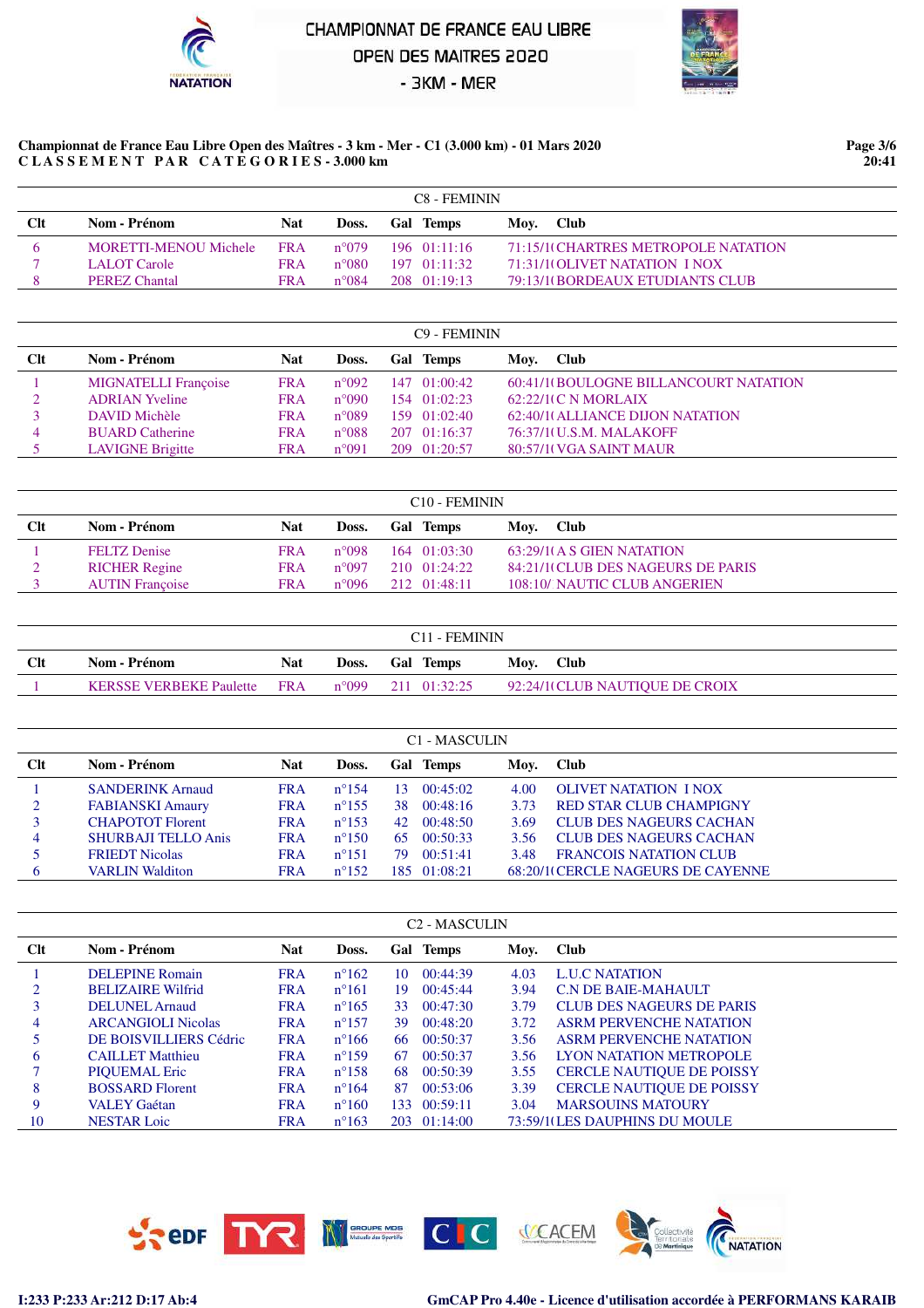



#### **Championnat de France Eau Libre Open des Maîtres - 3 km - Mer - C1 (3.000 km) - 01 Mars 2020 C L A S S E M E N T P A R C A T E G O R I E S - 3.000 km**

**Page 4/6 20:41**

|     |                            |            |                | C <sub>3</sub> - MASCULIN |      |                                      |
|-----|----------------------------|------------|----------------|---------------------------|------|--------------------------------------|
| Clt | Nom - Prénom               | <b>Nat</b> | Doss.          | Gal Temps                 | Moy. | <b>Club</b>                          |
|     | <b>ROYER Stéphane</b>      | <b>FRA</b> | $n^{\circ}173$ | 00:43:44<br>6             | 4.12 | CLUB OLYMPIQUE SAINT DIZIER NATATION |
|     | <b>DESCATOIRE Maxime</b>   | <b>FRA</b> | $n^{\circ}172$ | $12 \quad 00:45:01$       | 4.00 | <b>SPOR OUVRIER ARMENTIEROIS</b>     |
|     | <b>HOLDERBACH Olivier</b>  | <b>FRA</b> | $n^{\circ}176$ | 00:45:14<br>15.           | 3.98 | <b>STE NATATION VERSAILLES</b>       |
| 4   | <b>FONTENEAU Alexandre</b> | <b>FRA</b> | $n^{\circ}177$ | 00:45:50<br>21            | 3.93 | <b>AQUATIC CLUB DE BOURGES</b>       |
|     | PHILIPPY Frédéric          | <b>FRA</b> | $n^{\circ}174$ | 00:50:54<br>70            | 3.54 | <b>LONGVILLIERS CLUB</b>             |
| 6   | <b>VAUTRIN Clément</b>     | <b>FRA</b> | $n^{\circ}171$ | 00:51:28<br>76            | 3.50 | <b>CLUB DES NAGEURS DE PARIS</b>     |
|     | <b>BATAILLE Alex</b>       | <b>FRA</b> | $n^{\circ}168$ | 00:51:48<br>81            | 3.48 | <b>SAINT SEBASTIEN NATATION</b>      |
| 8   | <b>DEVAUX Olivier</b>      | <b>FRA</b> | $n^{\circ}178$ | 126 00:58:22              | 3.08 | LYON NATATION METROPOLE              |
| 9   | <b>ARMANT</b> Dorian       | <b>FRA</b> | $n^{\circ}175$ | $161 \quad 01:02:56$      |      | 62:55/1(TRANSNAGE CARAIBE            |
| 10  | <b>KRIEGER Herve</b>       | <b>FRA</b> | $n^{\circ}170$ | 165 01:03:31              |      | 63:30/1(SPOR.OUVRIER ARMENTIEROIS    |

|     |                            |            |                |     | C <sub>4</sub> - MASCULIN |      |                                       |
|-----|----------------------------|------------|----------------|-----|---------------------------|------|---------------------------------------|
| Clt | Nom - Prénom               | <b>Nat</b> | Doss.          |     | Gal Temps                 | Moy. | <b>Club</b>                           |
|     | <b>GRABSKI</b> Gilles      | <b>FRA</b> | $n^{\circ}192$ | 2   | 00:42:45                  | 4.21 | <b>MONTCEAU OLYMPIC NATATION</b>      |
| 2   | <b>DUTHOY Boris</b>        | <b>FRA</b> | $n^{\circ}191$ | 7   | 00:44:07                  | 4.08 | <b>PAYS D'AIX NATATION</b>            |
| 3   | <b>IMBERT</b> Christophe   | <b>FRA</b> | $n^{\circ}190$ | 8   | 00:44:26                  | 4.05 | <b>ESP. CLUB CHARTRES NATATION</b>    |
| 4   | <b>ROZWADOWSKI</b> Antoine | <b>FRA</b> | $n^{\circ}193$ | 9   | 00:44:27                  | 4.05 | <b>MARCHES DU VELAY NATATION</b>      |
| 5   | <b>SANTOS Patrick</b>      | <b>FRA</b> | $n^{\circ}179$ | 14  | 00:45:06                  | 3.99 | <b>CLUB DES NAGEURS DE PARIS</b>      |
| 6   | <b>COUCOULIS Didier</b>    | <b>FRA</b> | $n^{\circ}189$ | 18. | 00:45:29                  | 3.96 | <b>NEPTUNE CLUB LORRAIN</b>           |
|     | <b>GOYET Julien</b>        | <b>FRA</b> | $n^{\circ}185$ | 37  | 00:48:09                  | 3.74 | <b>CLUB SPORT.MUNIC.PUTEAUX</b>       |
| 8   | <b>FRANCHET Rodolphe</b>   | <b>FRA</b> | $n^{\circ}184$ | 48  | 00:49:14                  | 3.66 | <b>ASPTT POITIERS</b>                 |
| 9   | <b>THIBAUDEAU Laurent</b>  | <b>FRA</b> | $n^{\circ}186$ | 53  | 00:49:29                  | 3.64 | <b>CERCLE NAUTIOUE DE POISSY</b>      |
| 10  | <b>COCHENNEC Morgan</b>    | <b>FRA</b> | $n^{\circ}181$ | 69  | 00:50:44                  | 3.55 | <b>CLUB DES NAGEURS CACHAN</b>        |
| 11  | <b>FACOUEUR Mathieu</b>    | <b>FRA</b> | $n^{\circ}180$ | 77  | 00:51:31                  | 3.49 | <b>CLUB NAUTIOUE DU VAL DE FENSCH</b> |
| 12  | <b>BERTHIER Guillaume</b>  | <b>FRA</b> | $n^{\circ}182$ | 89  | 00:53:18                  | 3.38 | <b>ESP. CLUB CHARTRES NATATION</b>    |
| 13  | <b>NOLEO</b> Michel        | <b>FRA</b> | $n^{\circ}183$ |     | 112 00:56:46              | 3.17 | <b>TRANSNAGE CARAIBE</b>              |
| 14  | <b>VALLEE Samuel</b>       | <b>FRA</b> | $n^{\circ}187$ | 137 | 00:59:30                  | 3.03 | <b>ESP. CLUB CHARTRES NATATION</b>    |

|     |                              |            |                |     | C5 - MASCULIN |      |                                                |
|-----|------------------------------|------------|----------------|-----|---------------|------|------------------------------------------------|
| Clt | Nom - Prénom                 | <b>Nat</b> | Doss.          |     | Gal Temps     | Moy. | <b>Club</b>                                    |
| 1   | <b>ORSONI Bruno</b>          | <b>FRA</b> | $n^{\circ}216$ |     | 00:42:29      | 4.24 | <b>SPORT ATHLETI, MERIGNACAIS</b>              |
| 2   | <b>LEONARDI</b> Damien       | <b>FRA</b> | $n^{\circ}214$ | 4   | 00:43:21      | 4.15 | <b>ENTENTE SPORTIVE NANTERRE</b>               |
| 3   | <b>BRANGE Herve</b>          | <b>FRA</b> | $n^{\circ}204$ | 5   | 00:43:28      | 4.14 | UNION ST BRUNO BORDEAUX                        |
| 4   | <b>GRUFFY Max</b>            | <b>FRA</b> | $n^{\circ}195$ | 20  | 00:45:47      | 3.93 | <b>CERCLE DES NAGEURS NIORT</b>                |
| 5   | <b>FRESSIER Ludovic</b>      | <b>FRA</b> | $n^{\circ}199$ | 23  | 00:45:56      | 3.92 | <b>CLUB DES NAGEURS CACHAN</b>                 |
| 6   | <b>SEGOT</b> Vincent         | <b>FRA</b> | $n^{\circ}196$ | 36  | 00:47:57      | 3.75 | <b>MASTERS NATATION - LANGON - SUD GIRONDE</b> |
|     | <b>ARNAUDIES Frédéric</b>    | <b>FRA</b> | $n^{\circ}200$ | 46  | 00:49:11      | 3.66 | <b>U.S.M. MALAKOFF</b>                         |
| 8   | <b>RIBES</b> Vincent         | <b>FRA</b> | $n^{\circ}206$ | 50  | 00:49:20      | 3.65 | <b>GIRONDINS DE BORDEAUX</b>                   |
| 9   | <b>MARCEL Daniel</b>         | <b>FRA</b> | $n^{\circ}213$ | 61  | 00:49:52      | 3.61 | <b>AQUATIC CLUB DE BOURGES</b>                 |
| 10  | <b>JACQUOT Nicolas</b>       | <b>FRA</b> | $n^{\circ}202$ | 73  | 00:51:05      | 3.52 | <b>C.N DE BAIE-MAHAULT</b>                     |
| 11  | <b>COMMERET Jimmy</b>        | <b>FRA</b> | $n^{\circ}198$ | 88  | 00:53:16      | 3.38 | <b>EXOCET MASTER CLUB</b>                      |
| 12  | <b>PLANET Christophe</b>     | <b>FRA</b> | $n^{\circ}207$ | 91  | 00:53:27      | 3.37 | <b>VICHY VAL D'ALLIER NATATION</b>             |
| 13  | <b>LOVINCE Daniel</b>        | <b>FRA</b> | $n^{\circ}205$ | 121 | 00:57:49      | 3.11 | <b>CERCLE NAGEURS DE CAYENNE</b>               |
| 14  | <b>TISSIER Romain</b>        | <b>FRA</b> | $n^{\circ}211$ | 141 | 00:59:50      | 3.01 | <b>MONTCEAU OLYMPIC NATATION</b>               |
| 15  | <b>PEREL Marc</b>            | <b>FRA</b> | $n^{\circ}210$ | 158 | 01:02:36      |      | 62:36/1(ESP, CLUB CHARTRES NATATION            |
| 16  | <b>SANGIANI Arnaud</b>       | <b>FRA</b> | $n^{\circ}203$ | 162 | 01:03:02      |      | 63:01/1(UNION SPORTIVE BOUSCATAISE             |
| 17  | <b>KIECKEN</b> Jean-francois | <b>FRA</b> | $n^{\circ}208$ | 163 | 01:03:28      |      | 63:28/1(SPOR.OUVRIER ARMENTIEROIS              |
| 18  | <b>ESSANAI Mustapha</b>      | <b>FRA</b> | $n^{\circ}194$ |     | 166 01:03:45  |      | 63:45/1(LEO LAGRANGE S. B.                     |
| 19  | <b>CAFARDY</b> Laurent       | <b>FRA</b> | $n^{\circ}209$ | 198 | 01:11:42      |      | 71:42/1(TRANSNAGE CARAIBE                      |

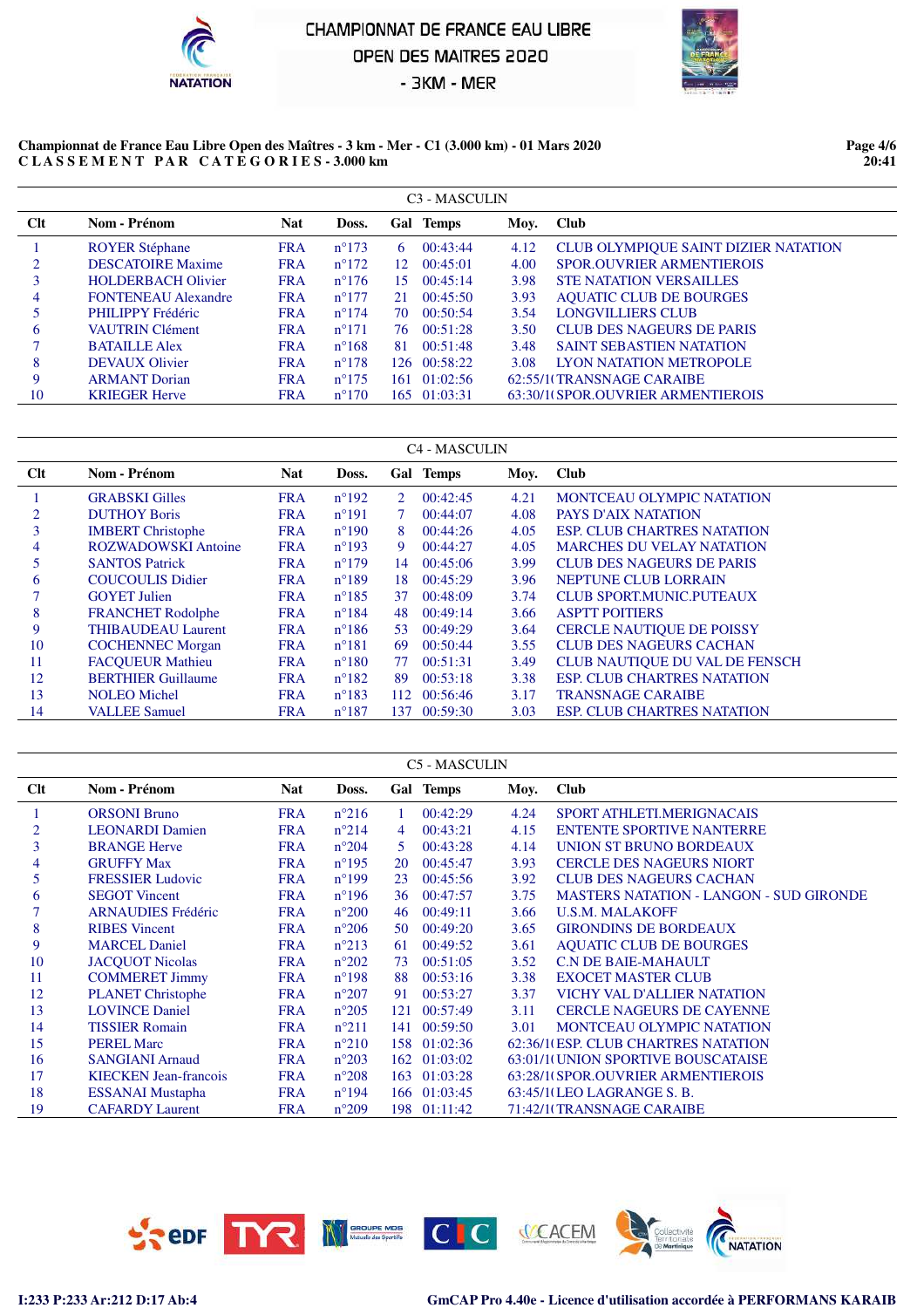



#### **Championnat de France Eau Libre Open des Maîtres - 3 km - Mer - C1 (3.000 km) - 01 Mars 2020 C L A S S E M E N T P A R C A T E G O R I E S - 3.000 km**

**Page 5/6 20:41**

|     |                          |            |                |    | <b>C6 - MASCULIN</b> |      |                                                |
|-----|--------------------------|------------|----------------|----|----------------------|------|------------------------------------------------|
| Clt | Nom - Prénom             | <b>Nat</b> | Doss.          |    | Gal Temps            | Moy. | <b>Club</b>                                    |
|     | DE GAILLANDE Thibaut     | <b>FRA</b> | $n^{\circ}229$ | 3  | 00:42:50             | 4.20 | <b>GIRONDINS DE BORDEAUX</b>                   |
| 2   | <b>FLAVIER Fabrice</b>   | <b>FRA</b> | $n^{\circ}235$ | 11 | 00:44:55             | 4.01 | <b>AQUATIC CLUB DE BOURGES</b>                 |
| 3   | <b>MAGNAN Francis</b>    | <b>FRA</b> | $n^{\circ}232$ | 17 | 00:45:26             | 3.96 | <b>MARSOUINS MATOURY</b>                       |
| 4   | <b>MADELENAT Gilles</b>  | <b>FRA</b> | $n^{\circ}220$ | 24 | 00:46:19             | 3.89 | <b>COTENTIN NATATION</b>                       |
| 5   | <b>NAGL Norbert</b>      | <b>AUT</b> | $n^{\circ}221$ | 25 | 00:46:21             | 3.88 | <b>AUSTRIA</b>                                 |
| 6   | <b>LECACHEUX Bruno</b>   | <b>FRA</b> | $n^{\circ}231$ | 28 | 00:46:50             | 3.84 | <b>AS CHERBOURG NATATION</b>                   |
|     | <b>RIBEIRO</b> Antonio   | <b>FRA</b> | $n^{\circ}238$ | 30 | 00:47:21             | 3.80 | <b>AUXERRE AQUATIC CLUB</b>                    |
| 8   | <b>SUDRIE Sébastien</b>  | <b>FRA</b> | $n^{\circ}227$ | 32 | 00:47:26             | 3.80 | <b>CANARDS ROCHELAIS</b>                       |
| 9   | <b>VANEGAS Jills</b>     | <b>FRA</b> | $n^{\circ}237$ | 34 | 00:47:35             | 3.78 | <b>MARSOUINS MATOURY</b>                       |
| 10  | <b>VAUDRAN Valéry</b>    | <b>FRA</b> | $n^{\circ}226$ | 40 | 00:48:29             | 3.71 | <b>TRANSNAGE CARAIBE</b>                       |
| 11  | <b>MOLINA Francis</b>    | <b>FRA</b> | $n^{\circ}234$ | 45 | 00:49:05             | 3.67 | <b>ENT. AQUATIQUE NOGENT VILLERS</b>           |
| 12  | <b>GIROUX Bruno</b>      | <b>FRA</b> | $n^{\circ}218$ |    | 54 00:49:31          | 3.64 | <b>TRANSNAGE CARAIBE</b>                       |
| 13  | <b>GIBBINS Patrick</b>   | <b>FRA</b> | $n^{\circ}230$ | 78 | 00:51:38             | 3.49 | <b>CERCLE DES NAGEURS BEZIERS MEDITERRANEE</b> |
| 14  | <b>DETAIS</b> Laurent    | <b>FRA</b> | $n^{\circ}228$ | 85 | 00:52:08             | 3.45 | <b>S.FCAIS OLYMPIQUE COURBEVOIE</b>            |
| 15  | <b>DAMETTE Yves</b>      | <b>FRA</b> | $n^{\circ}224$ | 98 | 00:54:41             | 3.29 | UNION SP CREPY EN VALOIS                       |
| 16  | <b>HUYNH</b> Eric        | <b>FRA</b> | $n^{\circ}233$ | 99 | 00:54:54             | 3.28 | <b>BOULOGNE BILLANCOURT NATATION</b>           |
| 17  | <b>BRIER Raphael</b>     | <b>FRA</b> | $n^{\circ}236$ |    | 102 00:55:12         | 3.26 | UNION SPORTIVE ST ANDRE                        |
| 18  | <b>GROSJEAN Alain</b>    | <b>FRA</b> | $n^{\circ}225$ |    | 115 00:57:03         | 3.16 | <b>FRANCE</b>                                  |
| 19  | <b>SMAOUI Mehdi</b>      | <b>FRA</b> | $n^{\circ}219$ |    | 128 00:58:53         | 3.06 | PAYS D'AIX NATATION                            |
| 20  | <b>PERIOLI Eric</b>      | <b>FRA</b> | $n^{\circ}223$ |    | 132 00:59:09         | 3.04 | <b>CLUB NAUTIQUE DU VAL DE FENSCH</b>          |
| 21  | <b>CURNIER Sebastien</b> | FRA        | $n^{\circ}222$ |    | 138 00:59:37         | 3.02 | PAYS D'AIX NATATION                            |

|     |                             |            |                |     | C7 - MASCULIN |      |                                                |
|-----|-----------------------------|------------|----------------|-----|---------------|------|------------------------------------------------|
| Clt | Nom - Prénom                | <b>Nat</b> | Doss.          |     | Gal Temps     | Moy. | <b>Club</b>                                    |
|     | <b>NEUVILLE Laurent</b>     | <b>FRA</b> | $n^{\circ}244$ | 16. | 00:45:21      | 3.97 | <b>BOULOGNE BILLANCOURT NATATION</b>           |
|     | <b>METAIS</b> Loïc          | <b>FRA</b> | $n^{\circ}250$ | 22  | 00:45:55      | 3.92 | <b>PAYS D'AIX NATATION</b>                     |
| 3   | <b>TROUVAT Eric</b>         | <b>FRA</b> | $n^{\circ}247$ | 41  | 00:48:33      | 3.71 | <b>VAL DE L'EYRE NATATION</b>                  |
| 4   | <b>LORA RUNCO Marc</b>      | <b>FRA</b> | $n^{\circ}251$ | 56  | 00:49:37      | 3.63 | ETOILE SPORTIVE SEYNOD NATAT.                  |
| 5.  | <b>BONNOUVRIER Frédéric</b> | <b>FRA</b> | $n^{\circ}252$ | 58  | 00:49:39      | 3.63 | <b>ASRM PERVENCHE NATATION</b>                 |
| 6   | <b>JOLY</b> Dominique       | <b>FRA</b> | $n^{\circ}239$ | 82  | 00:51:59      | 3.46 | <b>ANCENIS COURSE NATATION</b>                 |
|     | <b>BELHUMEUR Clair</b>      | <b>FRA</b> | $n^{\circ}242$ | 94  | 00:53:39      | 3.36 | <b>TRANSNAGE CARAIBE</b>                       |
| 8   | <b>BAUER Martial</b>        | <b>FRA</b> | $n^{\circ}243$ | 107 | 00:55:42      | 3.23 | <b>AS CHERBOURG NATATION</b>                   |
| 9   | <b>CORNETET Laurent</b>     | <b>FRA</b> | $n^{\circ}246$ | 114 | 00:57:00      | 3.16 | <b>AQUA'NAT VALLEE CHEVREUSE</b>               |
| 10  | <b>LALUCE Bruno</b>         | <b>FRA</b> | $n^{\circ}249$ | 119 | 00:57:45      | 3.12 | <b>MASTERS NATATION - LANGON - SUD GIRONDE</b> |
| 11  | <b>COUTURIER Jean-louis</b> | <b>FRA</b> | $n^{\circ}255$ | 120 | 00:57:47      | 3.12 | <b>AOUA'NAT VALLEE CHEVREUSE</b>               |
| 12  | <b>BISAGA Vincent</b>       | <b>FRA</b> | $n^{\circ}248$ | 127 | 00:58:29      | 3.08 | CLUB NAUTIQUE DU VAL DE FENSCH                 |
| 13  | ORMIÃ^RE Thierry            | <b>FRA</b> | $n^{\circ}240$ |     | 139 00:59:41  | 3.02 | <b>CLUB DES NAGEURS CACHAN</b>                 |
| 14  | <b>ROUSSINE Patrick</b>     | <b>FRA</b> | $n^{\circ}253$ | 157 | 01:02:34      |      | 62:33/10AS CHERBOURG NATATION                  |
| 15  | <b>AVETAND Fabrice</b>      | <b>FRA</b> | $n^{\circ}254$ | 177 | 01:06:24      |      | 66:24/10SPOR.OUVRIER ARMENTIEROIS              |
| 16  | <b>GIROT Alain</b>          | <b>FRA</b> | $n^{\circ}241$ |     | 195 01:11:12  |      | 71:11/1(ETOILE SAINT-LEU NATATION              |
| 17  | <b>CAIRO Charles</b>        | <b>FRA</b> | $n^{\circ}245$ |     | 204 01:15:39  |      | 75:39/1(TRANSNAGE CARAIBE                      |

|     |                         |            |                |    | <b>C8 - MASCULIN</b> |      |                                        |
|-----|-------------------------|------------|----------------|----|----------------------|------|----------------------------------------|
| Clt | Nom - Prénom            | <b>Nat</b> | Doss.          |    | Gal Temps            | Moy. | <b>Club</b>                            |
|     | <b>SEBIRE</b> Jean-paul | <b>FRA</b> | $n^{\circ}259$ | 84 | 00:52:07             | 3.45 | AQUATIC CLUB CHERBOURG EN COTENTIN     |
|     | <b>PICARD</b> Patrice   | <b>FRA</b> | $n^{\circ}262$ | 86 | 00:52:12             | 3.45 | <b>TRANSNAGE CARAIBE</b>               |
|     | <b>MATHIAS Régis</b>    | <b>FRA</b> | $n^{\circ}260$ | 90 | 00:53:26             | 3.37 | <b>CERCLE DES NAG.DOLE REG</b>         |
| 4   | <b>CLERGUE Jean</b>     | <b>FRA</b> | $n^{\circ}257$ |    | 104 00:55:17         | 3.26 | <b>CLUB NAUTIQUE MAZAMET AUSSILLON</b> |
|     | <b>EDWARDS</b> Patrice  | <b>FRA</b> | $n^{\circ}266$ |    | $105 \quad 00:55:24$ | 3.25 | ETOILE SPORTIVE SEYNOD NATAT.          |
| 6   | DE KERLEAU Jean-pierre  | <b>FRA</b> | $n^{\circ}256$ |    | 110 00:56:24         | 3.19 | <b>NANTES ASPTT NATATION</b>           |
|     | <b>MURPHY David</b>     | <b>FRA</b> | $n^{\circ}258$ |    | 144 01:00:24         |      | 60:23/10AS CHERBOURG NATATION          |
| 8   | <b>SUIRE Brice</b>      | <b>FRA</b> | $n^{\circ}263$ |    | 148 01:00:43         |      | 60:42/1(LEO LAGRANGE S. B.             |